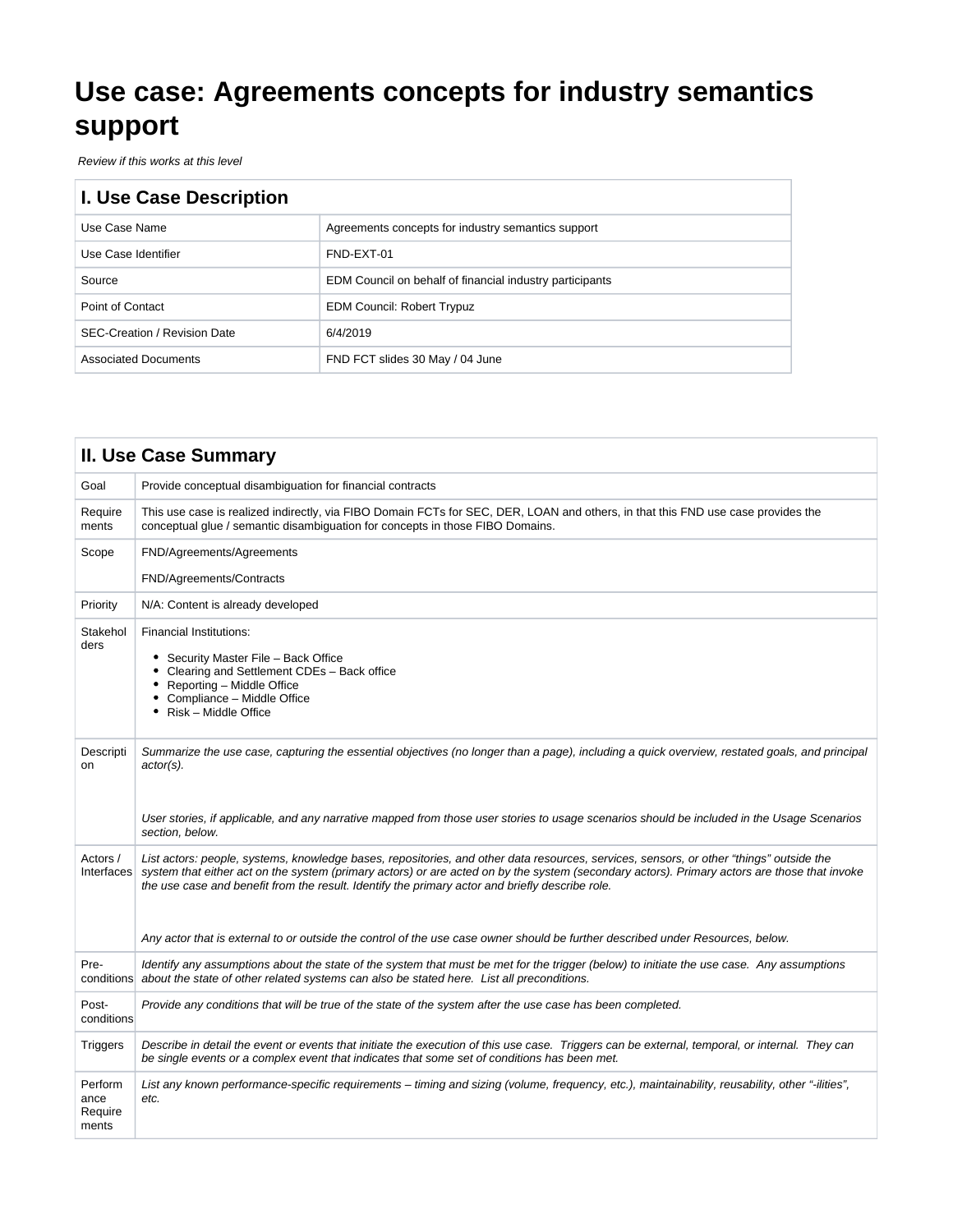| Assumpt<br>ions |  |
|-----------------|--|
| Open<br>Issues  |  |

## **III. Usage Scenarios**

Provide at least two usage scenarios that flesh out the requirements outlined in the summary, including identification of requirements specific to any envisioned ontology or semantically-driven service or application. Scenarios should be described as narrative, with supporting diagrams as appropriate. In an Agile process, every user story relevant to the use case should be included and elaborated/rolled up into one or more usage scenarios, with a clear mapping from the user story to the scenario it is integrated in or mapped to.

## **IV. Basic Flow of Events**

Narrative: Often referred to as the primary scenario or course of events, the basic flow defines the process/data/work flow that would be followed if the use case were to follow its main plot from start to end. Error states or alternate states that might occur as a matter of course in fulfilling the use case should be included under Alternate Flow of Events, below. The basic flow should provide any reviewer a quick overview of how an implementation is intended to work. A summary paragraph should be included that provides such an overview (which can include lists, conversational analysis that captures stakeholder interview information, etc.), followed by more detail expressed via the table structure.

In cases where the user scenarios are sufficiently different from one another, it may be helpful to describe the flow for each scenario independently, and then merge them together in a composite flow.

| <b>Basic / Normal Flow of Events</b> |                                                      |  |  |  |  |  |  |  |
|--------------------------------------|------------------------------------------------------|--|--|--|--|--|--|--|
|                                      | Step   Actor (Person)   Actor (System)   Description |  |  |  |  |  |  |  |
|                                      |                                                      |  |  |  |  |  |  |  |
|                                      |                                                      |  |  |  |  |  |  |  |
|                                      |                                                      |  |  |  |  |  |  |  |

# **V. Alternate Flow of Events**

Narrative: The alternate flow defines the process/data/work flow that would be followed if the use case enters an error or alternate state from the basic flow defined, above. A summary paragraph should be included that provides an overview of each alternate flow, followed by more detail expressed via the table structure.

| <b>Alternate Flow of Events</b> |                                               |  |  |  |  |  |  |  |
|---------------------------------|-----------------------------------------------|--|--|--|--|--|--|--|
| Step                            | Actor (Person)   Actor (System)   Description |  |  |  |  |  |  |  |
|                                 |                                               |  |  |  |  |  |  |  |
|                                 |                                               |  |  |  |  |  |  |  |
|                                 |                                               |  |  |  |  |  |  |  |

# **VI. Use Case and Activity Diagram(s)**

Provide the primary use case diagram, including actors, and a high-level activity diagram to show the flow of primary events that include/surround the use case. Subordinate diagrams that map the flow for each usage scenario should be included as appropriate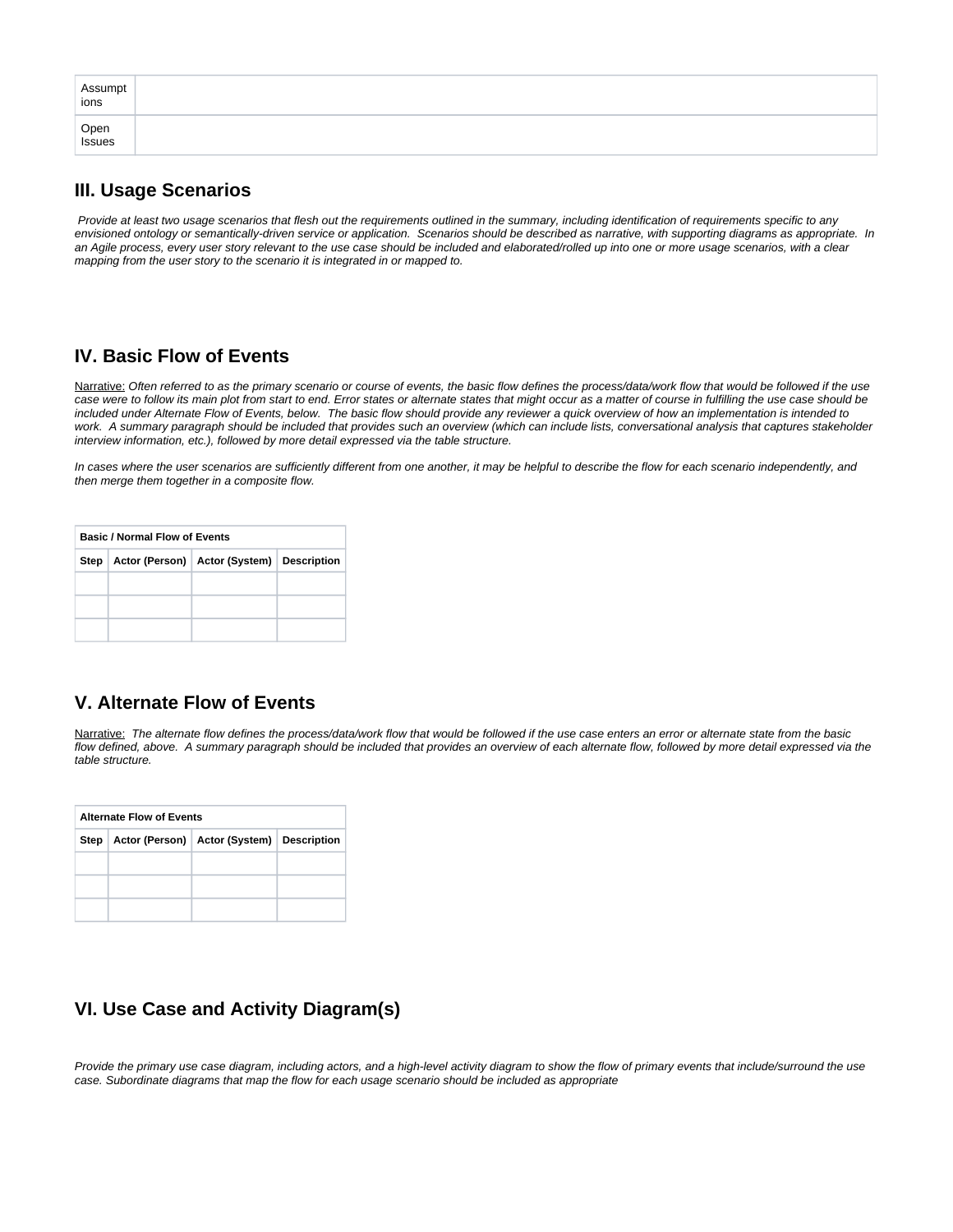## **VII. Competency Questions**

Provide at least 2 competency questions that you will ask of the vocabulary/ontology/knowledge base to implement this use case, including example answers to the questions.

Describe at least one way you expect to use the semantics and/or provenance to propose an answer to the questions. Include an initial description of why the semantics and/or provenance representation and reasoning provides an advantage over other obvious approaches to the problem. (optional – depending on the use case and need for supporting business case).

### **VIII. Resources**

In order to support the capabilities described in this Use Case, a set of resources must be available and/or configured. These resources include the set of actors listed above, with additional detail, and any other ancillary systems, sensors, or services that are relevant to the problem/use case.

#### **Knowledge Bases, Repositories, or other Data Sources**

| Data                               | Type                              | Characteri<br>stics        | <b>Description</b>                                                                             | o<br>wn<br>er | <b>Source</b>                                                          | Access<br>Policies &<br>Usage |
|------------------------------------|-----------------------------------|----------------------------|------------------------------------------------------------------------------------------------|---------------|------------------------------------------------------------------------|-------------------------------|
| (dataset or<br>repository<br>name) | (remote, local<br>/in situ, etc.) | $e.q. - no$<br>cloud cover | Short description of the dataset, possibly including<br>rationale of the usage characteristics |               | Source (possibly a system, or remote<br>site) for discovery and access |                               |
|                                    |                                   |                            |                                                                                                |               |                                                                        |                               |

#### **External Ontologies, Vocabularies, or other Model Services**

| Resource                                       | Language                                                          | <b>Description</b>                                                                                                                                         | O<br>W<br>n<br>er | <b>Source</b>                                                                                                                         | <b>Describes/Uses</b>                                                           | <b>Access</b><br><b>Policie</b><br>s &<br>Usage |
|------------------------------------------------|-------------------------------------------------------------------|------------------------------------------------------------------------------------------------------------------------------------------------------------|-------------------|---------------------------------------------------------------------------------------------------------------------------------------|---------------------------------------------------------------------------------|-------------------------------------------------|
| (ontology,<br>vocabulary,<br>or model<br>name) | (ontology<br>language and<br>syntactic form, e.<br>q., RDFS - N3) | If the service is one that runs a given ontology<br>or model-based application at a given<br>frequency, state that in addition to the basic<br>description |                   | Source (link to the registry or directly to<br>the ontology, vocabulary, or model<br>where that model is maintained, if<br>available) | List of one or more<br>data sources described<br>by and/or used by the<br>model |                                                 |
|                                                |                                                                   |                                                                                                                                                            |                   |                                                                                                                                       |                                                                                 |                                                 |

#### **Other Resources, Service, or Triggers** (e.g., event notification services, application services, etc.)

| Resource                             | v<br>pe | <b>Description</b>                                                              | Owner                           | Source                                                                                                | Access<br>Policies &<br>Usage |
|--------------------------------------|---------|---------------------------------------------------------------------------------|---------------------------------|-------------------------------------------------------------------------------------------------------|-------------------------------|
| (sensor or external<br>service name) |         | Include a description of the resource as<br>well as availability, if applicable | Primary owner<br>of the service | Application or service URL; if subscription based, include<br>subscription and any subscription owner |                               |
|                                      |         |                                                                                 |                                 |                                                                                                       |                               |

# **IX. References and Bibliography**